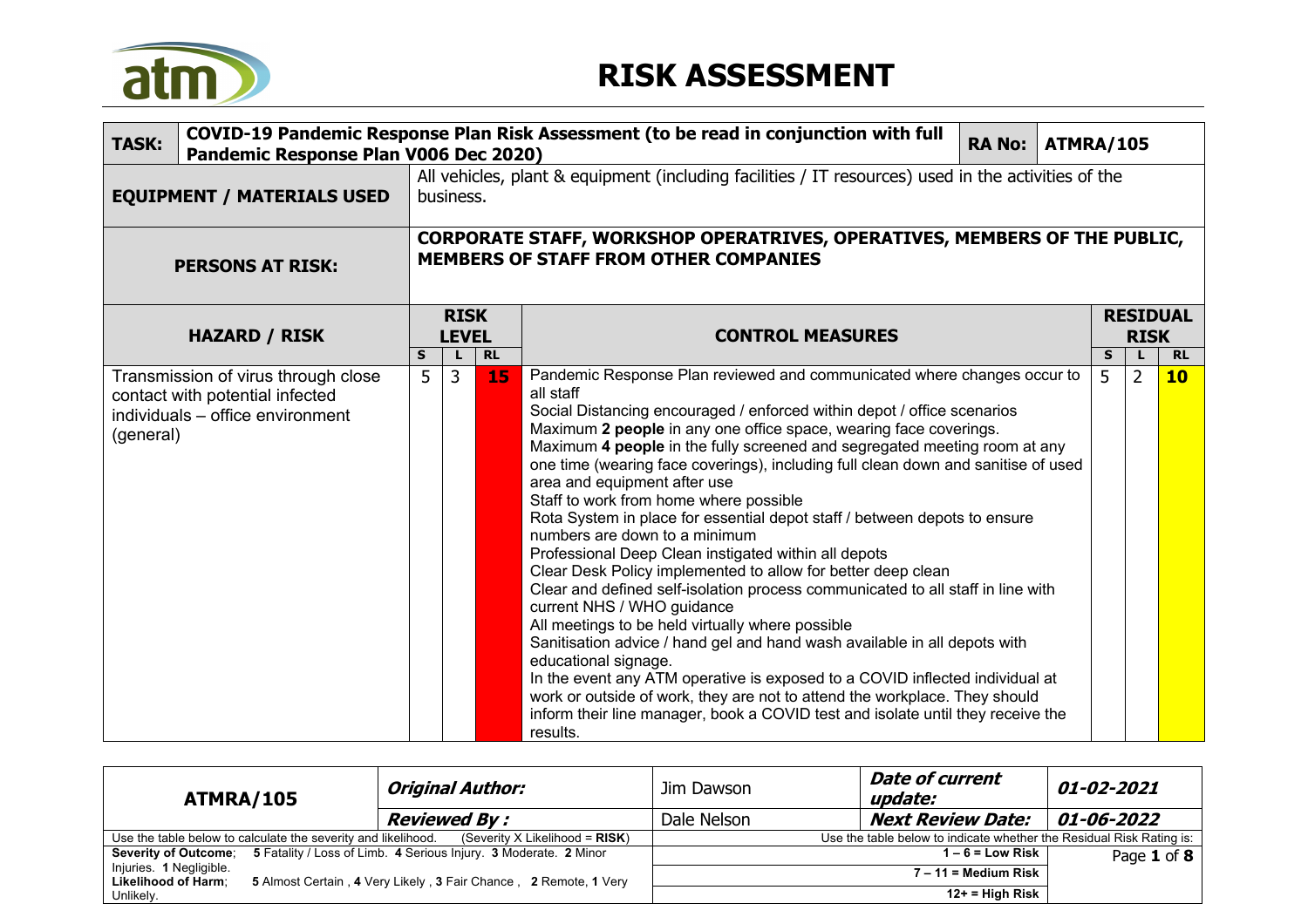

| <b>HAZARD / RISK</b>                                                                                                                                 |  | <b>RISK</b>                                    |                                                                                                                                                                                                                                                                                                                                                                                                                                                                                                                                                                                                                                                                                                                                                                                                                   | <b>CONTROL MEASURES</b>                                                                                                                                                                                                                                                                                                                                                                                                                                                                                                                                                                                                                                                                                                                                                                                                               |                | <b>RISK</b>     | <b>RESIDUAL</b> |
|------------------------------------------------------------------------------------------------------------------------------------------------------|--|------------------------------------------------|-------------------------------------------------------------------------------------------------------------------------------------------------------------------------------------------------------------------------------------------------------------------------------------------------------------------------------------------------------------------------------------------------------------------------------------------------------------------------------------------------------------------------------------------------------------------------------------------------------------------------------------------------------------------------------------------------------------------------------------------------------------------------------------------------------------------|---------------------------------------------------------------------------------------------------------------------------------------------------------------------------------------------------------------------------------------------------------------------------------------------------------------------------------------------------------------------------------------------------------------------------------------------------------------------------------------------------------------------------------------------------------------------------------------------------------------------------------------------------------------------------------------------------------------------------------------------------------------------------------------------------------------------------------------|----------------|-----------------|-----------------|
| Transmission of virus through close<br>contact with potential infected<br>individuals - office environment<br>(return to work specific requirements) |  | <b>LEVEL</b><br><b>RL</b><br>S<br>3<br>5<br>15 | As per COVID-19 Depot 'Golden Rules' (displayed throughout depot and briefed<br>in separate TBT):<br>Hands must be sanitised on each entry and prior to exit at each depot<br>Face Covering must be worn at all times when moving around offices,<br>and in areas where more than 1 person is in attendance<br>Adhere to displayed distancing markers whilst moving around depots<br>Mini-welfare stations are positioned throughout the depots to avoid<br>pinch points around kitchen - please use nearest station and use<br>cleaning materials to wipe down all items touched (single person use)<br>Single occupancy offices, 2 persons MAX allowed per office where<br>required and maximum spacing is adhered to. Bluetooth technology<br>screens in use for information sharing between computers between | <b>S</b><br>5                                                                                                                                                                                                                                                                                                                                                                                                                                                                                                                                                                                                                                                                                                                                                                                                                         | $\overline{2}$ | <b>RL</b><br>10 |                 |
|                                                                                                                                                      |  |                                                |                                                                                                                                                                                                                                                                                                                                                                                                                                                                                                                                                                                                                                                                                                                                                                                                                   | offices / TEAMS available at all times<br>Meeting room is set out to 4 people maximum, screens in place<br>between all occupants and 2m+ spacings. Please adhere to these, and<br>ensure that equipment used (tv, remote, air con etc) is sanitised after<br>use with cleaning equipment provided. Hands to be sanitised on entry<br>and exit<br>Outdoor meetings encouraged where possible<br>Office doors to remain open to reduce amount of touching of handles<br>etc<br>Please bring in own cups and cutlery and take home to wash each night<br>rather than using communal areas<br>Meals to be taken in offices or outside within socially distanced area<br>Toilets – male toilet block created outside, female toilet area inside to<br>reduce pinch points<br>Do not share vehicles when travelling to shops at break times |                |                 |                 |

| ATMRA/105                                                     | Original Author:                                                                      | Jim Dawson                                                           | <b>Date of current</b><br>update: | <i><b>01-02-2021</b></i> |  |  |
|---------------------------------------------------------------|---------------------------------------------------------------------------------------|----------------------------------------------------------------------|-----------------------------------|--------------------------|--|--|
|                                                               | <b>Reviewed By :</b>                                                                  | Dale Nelson                                                          | <b>Next Review Date:</b>          | <i><b>01-06-2022</b></i> |  |  |
| Use the table below to calculate the severity and likelihood. | (Severity X Likelihood = $RISK$ )                                                     | Use the table below to indicate whether the Residual Risk Rating is: |                                   |                          |  |  |
|                                                               | Severity of Outcome; 5 Fatality / Loss of Limb. 4 Serious Injury. 3 Moderate. 2 Minor |                                                                      | $1-6$ = Low Risk                  | Page 2 of 8              |  |  |
| Injuries. 1 Negligible.<br><b>Likelihood of Harm:</b>         | 5 Almost Certain, 4 Very Likely, 3 Fair Chance, 2 Remote, 1 Very                      | $7 - 11 =$ Medium Risk                                               |                                   |                          |  |  |
| Unlikely.                                                     |                                                                                       |                                                                      | $12+$ = High Risk                 |                          |  |  |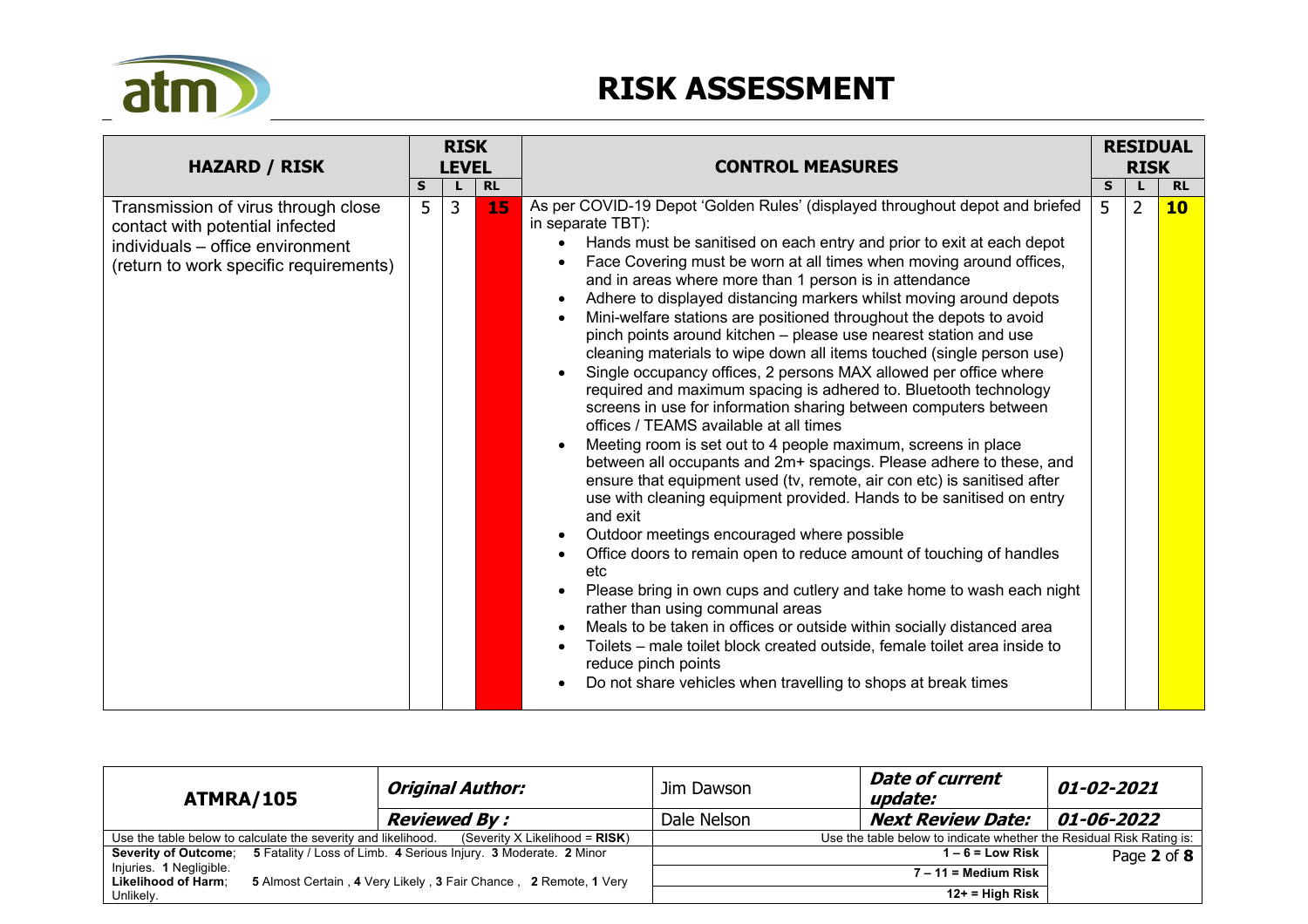

| <b>HAZARD / RISK</b>                 |   | <b>RISK</b><br><b>LEVEL</b> |           | <b>CONTROL MEASURES</b>                                                                                                                                                                                                                                                                                                                                                                                                                                                                  |  | <b>RESIDUAL</b><br><b>RISK</b> |           |  |
|--------------------------------------|---|-----------------------------|-----------|------------------------------------------------------------------------------------------------------------------------------------------------------------------------------------------------------------------------------------------------------------------------------------------------------------------------------------------------------------------------------------------------------------------------------------------------------------------------------------------|--|--------------------------------|-----------|--|
|                                      |   |                             | <b>RL</b> |                                                                                                                                                                                                                                                                                                                                                                                                                                                                                          |  |                                | <b>RL</b> |  |
| Mass infection at office environment | 5 | 3                           | 15        | Report any sickness / symptoms via telephone rather than coming into<br>work<br>Robust absence monitoring / return to work process in place and<br>communicated<br>Emergency depot protocol created and communicated / displayed in all<br>depots to allow for emergency response to employee becoming sick<br>during work etc - fogging machine emergency clean followed by deep<br>clean and all staff returning home scenario in operation to reduce risk of<br>mass infection events |  | 2                              | 10        |  |

| ATMRA/105                                                     |  | <b>Original Author:</b>                                                               | Jim Dawson                                                           | <b>Date of current</b><br>update: | <i><b>01-02-2021</b></i> |  |  |
|---------------------------------------------------------------|--|---------------------------------------------------------------------------------------|----------------------------------------------------------------------|-----------------------------------|--------------------------|--|--|
|                                                               |  | <b>Reviewed By:</b>                                                                   | Dale Nelson                                                          | <b>Next Review Date:</b>          | <i><b>01-06-2022</b></i> |  |  |
| Use the table below to calculate the severity and likelihood. |  | (Severity X Likelihood = $RISK$ )                                                     | Use the table below to indicate whether the Residual Risk Rating is: |                                   |                          |  |  |
|                                                               |  | Severity of Outcome: 5 Fatality / Loss of Limb. 4 Serious Injury. 3 Moderate. 2 Minor |                                                                      | $1 - 6 =$ Low Risk                | Page 3 of 8              |  |  |
| Injuries. 1 Negligible.<br><b>Likelihood of Harm:</b>         |  | 5 Almost Certain, 4 Very Likely, 3 Fair Chance, 2 Remote, 1 Very                      |                                                                      |                                   |                          |  |  |
| Unlikely.                                                     |  |                                                                                       |                                                                      | $12+$ = High Risk                 |                          |  |  |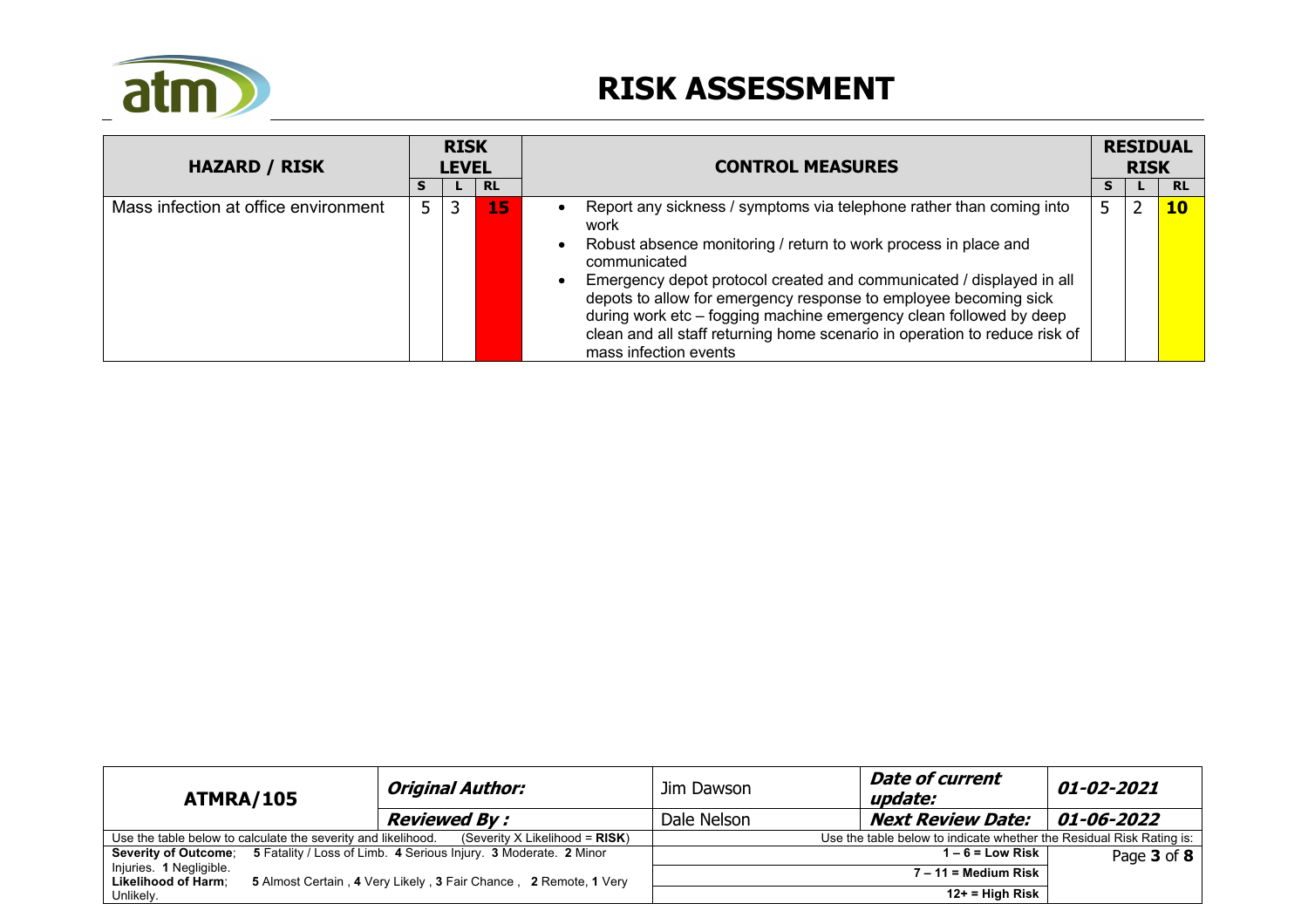

| <b>HAZARD / RISK</b>                                                                                                     |   | <b>RISK</b>  |           | <b>CONTROL MEASURES</b>                                                                                                                                                                                                                                                                                                                                                                                                                                                                                                                                                                                                                                                                                                                                                                                                                                                                                                                                                                                                                                                                                                                                                                                                                                                                                                                                                                                                                                                                                                                                                                                                                                                                                                                                                                                                                                                                                                                                                                                                                                  | <b>RESIDUAL</b><br><b>RISK</b> |                |           |
|--------------------------------------------------------------------------------------------------------------------------|---|--------------|-----------|----------------------------------------------------------------------------------------------------------------------------------------------------------------------------------------------------------------------------------------------------------------------------------------------------------------------------------------------------------------------------------------------------------------------------------------------------------------------------------------------------------------------------------------------------------------------------------------------------------------------------------------------------------------------------------------------------------------------------------------------------------------------------------------------------------------------------------------------------------------------------------------------------------------------------------------------------------------------------------------------------------------------------------------------------------------------------------------------------------------------------------------------------------------------------------------------------------------------------------------------------------------------------------------------------------------------------------------------------------------------------------------------------------------------------------------------------------------------------------------------------------------------------------------------------------------------------------------------------------------------------------------------------------------------------------------------------------------------------------------------------------------------------------------------------------------------------------------------------------------------------------------------------------------------------------------------------------------------------------------------------------------------------------------------------------|--------------------------------|----------------|-----------|
|                                                                                                                          | S | <b>LEVEL</b> | <b>RL</b> |                                                                                                                                                                                                                                                                                                                                                                                                                                                                                                                                                                                                                                                                                                                                                                                                                                                                                                                                                                                                                                                                                                                                                                                                                                                                                                                                                                                                                                                                                                                                                                                                                                                                                                                                                                                                                                                                                                                                                                                                                                                          | S                              |                | <b>RL</b> |
| Transmission of virus through close<br>contact with potential infected<br>individuals - operations / site<br>environment | 5 | 3            | 15        | Social Distancing encouraged / enforced within depot / office scenarios - strict<br>policy to not enter depot environment unless prior agreed to pick up equipment /<br>paperwork and this will be time limited and 2m rule enforced<br>Clear and defined self-isolation process communicated to all staff in line with<br>current NHS / WHO guidance<br>Face coverings to be worn at all times unless task specific RPE required<br>Fixed crew makeup to avoid a potential outbreak spreading across workforce<br>Personal hygiene information and hand sanitisers / handwash and flasks of hot<br>water / bowls / soap available for all site staff in vehicles and within compounds<br>Inductions to be held either virtually or in outdoor setting observing distance<br>rules of 2m. Where welfare vehicles are insitu, sanitisation facilities must be<br>used and 2m rule to be enforced within<br>Each individual site to be dynamically risk assessed by leading hand / site<br>manager to ensure 2m rule can be safely enforced and identify any further<br>issues<br>Where possible activities are to be mechanised<br>Daily briefings to be held with minimum possible number of staff within outdoor<br>setting and observing distance rules of 2m<br>All meetings where possible to be held virtually<br>Do not congregate in vehicles for breaks / meals - meals and breaks are to be<br>taken in separate vehicles<br>Any food is to be contained in secure container and not opened within vehicles<br>Advisory not to purchase food from fuel stations and to instead bring own food<br>and maintain safe food hygiene<br>Segregation of site / depot staff within depot environment. Agreed transfer of<br>information done virtually of in fixed neutral location within depot<br>Agreed process for illness on site / travel home / self-isolation / quarantine of<br>potential contaminated vehicle / equipment agreed and communicated to all<br>staff<br>Regular updates of policy / process communicated to site teams via SMT. | 5                              | $\overline{2}$ | 10        |

| ATMRA/105                                                     |  | <b>Original Author:</b>                                                               | Jim Dawson                                                           | <i><b>01-02-2021</b></i> |            |  |  |
|---------------------------------------------------------------|--|---------------------------------------------------------------------------------------|----------------------------------------------------------------------|--------------------------|------------|--|--|
|                                                               |  | <b>Reviewed By:</b>                                                                   | Dale Nelson                                                          | <b>Next Review Date:</b> | 01-06-2022 |  |  |
| Use the table below to calculate the severity and likelihood. |  | (Severity X Likelihood = $RISK$ )                                                     | Use the table below to indicate whether the Residual Risk Rating is: |                          |            |  |  |
|                                                               |  | Severity of Outcome; 5 Fatality / Loss of Limb. 4 Serious Injury. 3 Moderate. 2 Minor | $1 - 6 =$ Low Risk<br>Page 4 of 8<br>$7 - 11 =$ Medium Risk          |                          |            |  |  |
| Injuries. 1 Negligible.                                       |  |                                                                                       |                                                                      |                          |            |  |  |
| <b>Likelihood of Harm:</b>                                    |  | 5 Almost Certain, 4 Very Likely, 3 Fair Chance, 2 Remote, 1 Very                      |                                                                      |                          |            |  |  |
| Unlikely.                                                     |  |                                                                                       |                                                                      | $12+$ = High Risk        |            |  |  |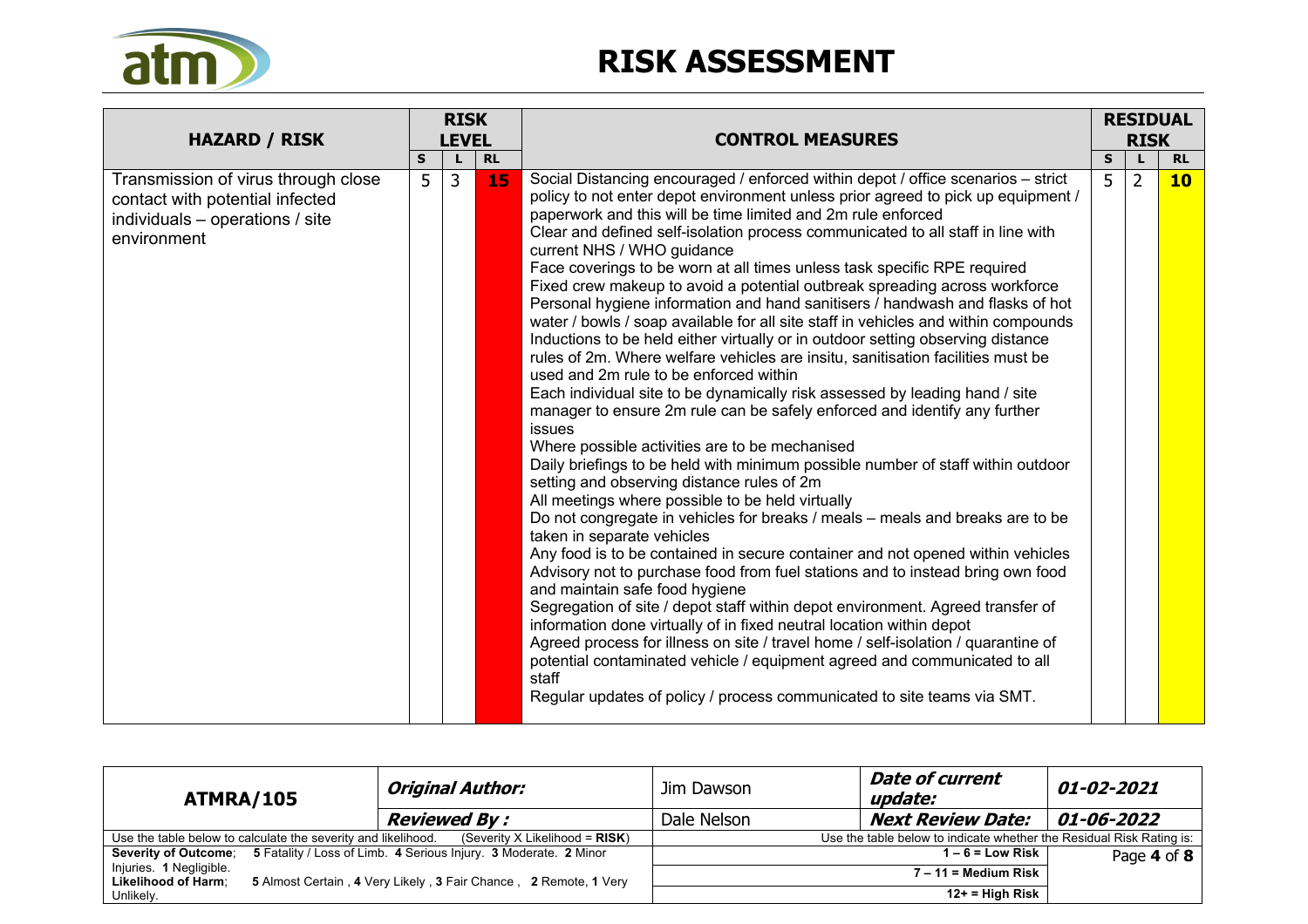

| <b>HAZARD / RISK</b>                                              |   | <b>RISK</b><br><b>LEVEL</b> |           | <b>CONTROL MEASURES</b>                                                                                                                                                                                                                                                                                                                                                                                                                                                                                                                                                                                                                                                                                                                                                                                                                                                                                                                                                                                                                                                                                                                                                                                                                                |   | <b>RESIDUAL</b><br><b>RISK</b> |           |
|-------------------------------------------------------------------|---|-----------------------------|-----------|--------------------------------------------------------------------------------------------------------------------------------------------------------------------------------------------------------------------------------------------------------------------------------------------------------------------------------------------------------------------------------------------------------------------------------------------------------------------------------------------------------------------------------------------------------------------------------------------------------------------------------------------------------------------------------------------------------------------------------------------------------------------------------------------------------------------------------------------------------------------------------------------------------------------------------------------------------------------------------------------------------------------------------------------------------------------------------------------------------------------------------------------------------------------------------------------------------------------------------------------------------|---|--------------------------------|-----------|
|                                                                   | S |                             | <b>RL</b> |                                                                                                                                                                                                                                                                                                                                                                                                                                                                                                                                                                                                                                                                                                                                                                                                                                                                                                                                                                                                                                                                                                                                                                                                                                                        | S |                                | <b>RL</b> |
| Risk of transmission through use of<br>company / private vehicles | 5 | 3                           | 15        | Maximum number of 1 person per standard vehicle with immediate effect,<br>window slightly ajar at all times<br>Authorised COVID-19 compliant multi-occupancy vehicles will be authorised by<br>National Fleet Manager and will receive external signage to confirm<br>authorisation<br>Face coverings to be worn at all times when more than 1 person in a vehicle<br>Vehicles are to be taken direct to home address after work rather than back to<br>the depot environment to limit interaction with other staff<br>Adhere to ATM vehicle sanitisation process before and after vehicle journeys<br>Personal Vehicle sanitisation packs in each vehicle to clean inside / outside<br>handles and multi-use areas<br>Do not congregate in vehicles for breaks / meals – meals and breaks are to be<br>taken in separate vehicles<br>Any food is to be contained in secure container and not opened within vehicles<br>Advisory not to purchase food from fuel stations and to instead bring own food<br>and maintain safe food hygiene<br>Use of gloves and face masks when re-fuelling and sanitisation after re-fuelling<br>is adhered to<br>ATM Quarantine Process is to be enacted with all vehicles where a potential<br>COVID-19 is identified | 5 | 2                              | 10        |

| ATMRA/105                                                     | <b>Original Author:</b>                                                               | Jim Dawson                                                           | <b>Date of current</b><br>update: | <i><b>01-02-2021</b></i> |  |  |
|---------------------------------------------------------------|---------------------------------------------------------------------------------------|----------------------------------------------------------------------|-----------------------------------|--------------------------|--|--|
|                                                               | <b>Reviewed By:</b>                                                                   | Dale Nelson                                                          | <b>Next Review Date:</b>          | <i><b>01-06-2022</b></i> |  |  |
| Use the table below to calculate the severity and likelihood. | (Severity X Likelihood = $RISK$ )                                                     | Use the table below to indicate whether the Residual Risk Rating is: |                                   |                          |  |  |
|                                                               | Severity of Outcome; 5 Fatality / Loss of Limb. 4 Serious Injury. 3 Moderate. 2 Minor |                                                                      | $1 - 6 =$ Low Risk                | Page 5 of 8              |  |  |
| Injuries. 1 Negligible.<br><b>Likelihood of Harm:</b>         | 5 Almost Certain, 4 Very Likely, 3 Fair Chance, 2 Remote, 1 Very                      |                                                                      | $7 - 11 =$ Medium Risk            |                          |  |  |
| Unlikely.                                                     |                                                                                       |                                                                      | $12+$ = High Risk                 |                          |  |  |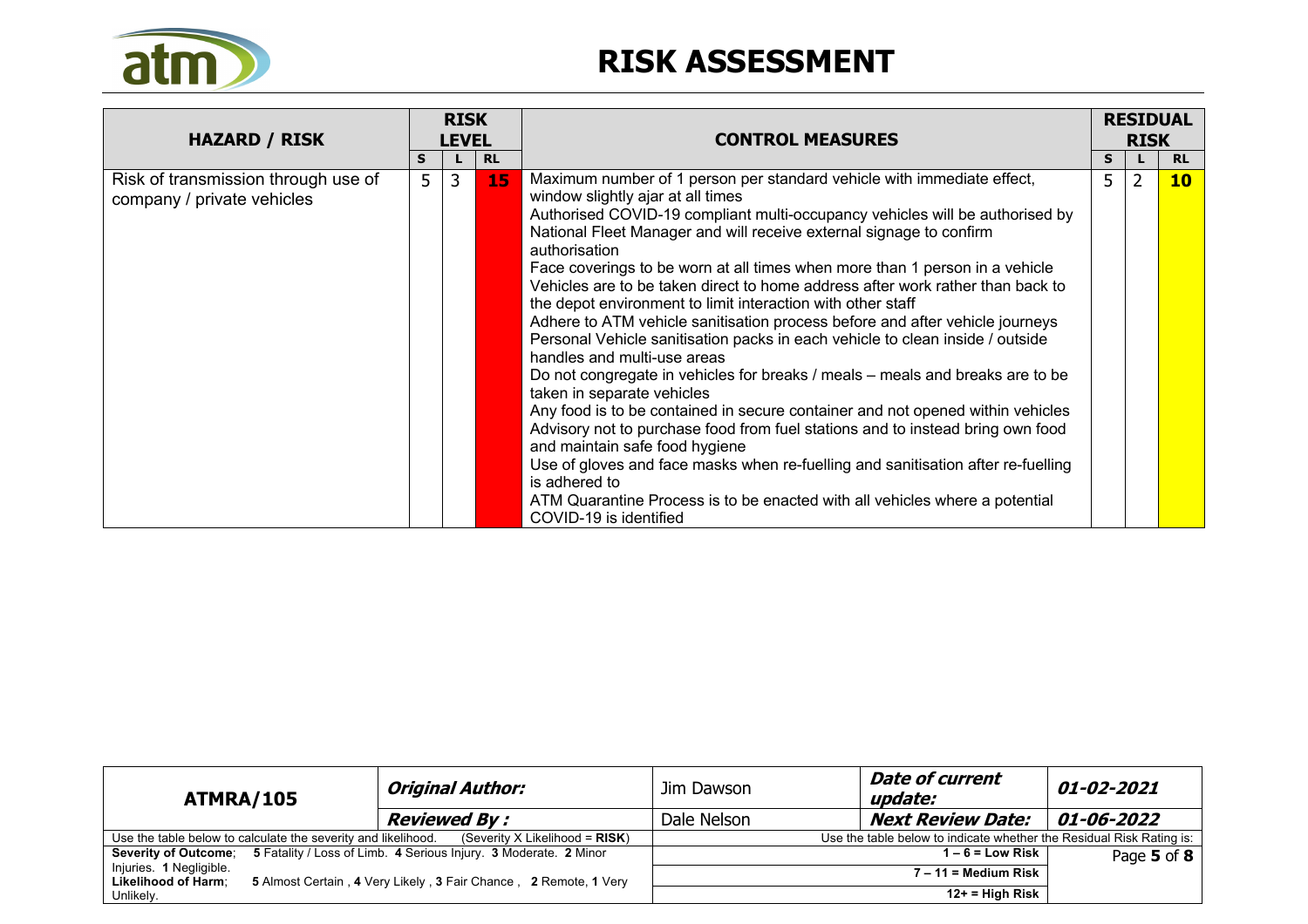

| <b>HAZARD / RISK</b>                                                                                                                   | <b>RISK</b><br><b>LEVEL</b> |                                                                                                                                                                                                                                                                                                                                                                                                                                                                                                                                                                                                                                                                              |           | <b>CONTROL MEASURES</b>                                                                                                                                                                                                                                                                                                                                                                                                                                                                                                                                                                                                                                                                                                                                                                                                                                                                                                                                                                                                                                                                                                                      |                | <b>RESIDUAL</b><br><b>RISK</b> |           |
|----------------------------------------------------------------------------------------------------------------------------------------|-----------------------------|------------------------------------------------------------------------------------------------------------------------------------------------------------------------------------------------------------------------------------------------------------------------------------------------------------------------------------------------------------------------------------------------------------------------------------------------------------------------------------------------------------------------------------------------------------------------------------------------------------------------------------------------------------------------------|-----------|----------------------------------------------------------------------------------------------------------------------------------------------------------------------------------------------------------------------------------------------------------------------------------------------------------------------------------------------------------------------------------------------------------------------------------------------------------------------------------------------------------------------------------------------------------------------------------------------------------------------------------------------------------------------------------------------------------------------------------------------------------------------------------------------------------------------------------------------------------------------------------------------------------------------------------------------------------------------------------------------------------------------------------------------------------------------------------------------------------------------------------------------|----------------|--------------------------------|-----------|
|                                                                                                                                        | S                           |                                                                                                                                                                                                                                                                                                                                                                                                                                                                                                                                                                                                                                                                              | <b>RL</b> |                                                                                                                                                                                                                                                                                                                                                                                                                                                                                                                                                                                                                                                                                                                                                                                                                                                                                                                                                                                                                                                                                                                                              | S              |                                | <b>RL</b> |
| Transmission of virus through<br>potentially contaminated PPE                                                                          | 5                           | $\overline{2}$                                                                                                                                                                                                                                                                                                                                                                                                                                                                                                                                                                                                                                                               | 10        | Education and advice around enhanced wash requirements for multi-use PPE<br>after shifts<br>Used / Single use PPE to be disposed of in a safe and contained manner                                                                                                                                                                                                                                                                                                                                                                                                                                                                                                                                                                                                                                                                                                                                                                                                                                                                                                                                                                           | 5              |                                | 5.        |
| Potential of transmission of virus<br>through operatives / subcontract staff<br>attending site whilst unwell                           | 5 <sup>1</sup>              | $\overline{3}$<br>Clear reporting requirements communicated to all staff and sub-contract staff to<br>15<br>not attend depot / site environment if they display any of the symptoms identified<br>in the guidance<br>Potentially unwell members of staff to follow reporting line management chain as<br>early as possible to ensure cover / alternative arrangements can be made - all<br>communication on this matter must be carried out over the telephone rather than<br>face to face. Potentially unwell staff displaying COVID-19 symptoms not to<br>attend site / depots in any circumstances<br>Strict adherence to quarantine periods including family members etc |           | 5                                                                                                                                                                                                                                                                                                                                                                                                                                                                                                                                                                                                                                                                                                                                                                                                                                                                                                                                                                                                                                                                                                                                            | $\overline{2}$ | 10                             |           |
| Potential infection of operatives when<br>staying away for work purposes /<br>travelling back home to family<br>environment at weekend | 5                           | $\mathbf{3}$                                                                                                                                                                                                                                                                                                                                                                                                                                                                                                                                                                                                                                                                 | 15        | All overnight accommodation stays are where absolutely necessary with<br>immediate effect<br>Operatives will travel from site direct to home now in single use vehicles rather<br>than returning to a depot first (or in approved multi-occupancy COVID vehicles)<br>Where essential accommodation is required, the following scenarios will apply:<br>1) single occupancy Airbnb or similar rooms will be used. Operatives to travel in<br>single use vehicles and ensure that 2m rule is applied at all times within<br>accommodation setting. Operatives encouraged to safely source food and not to<br>eat in canteen or similar environments<br>2) where required, prior agreement has been made that long-term operatives<br>staying away from home for work purposes will be sourced a multi-occupancy<br>house or similar with cooking facilities and single occupancy rooms. These<br>crews with prior agreement will not return home at weekends etc and will stay<br>away for the foreseeable future and be reviewed periodically. Strict adherence<br>to the isolation rules will apply should anybody show symptoms of COVID-19 | 5              | $\overline{2}$                 | 10        |

| ATMRA/105                                                     |  | <b>Original Author:</b>                                                               | Jim Dawson                                                           | <i><b>01-02-2021</b></i> |            |  |  |
|---------------------------------------------------------------|--|---------------------------------------------------------------------------------------|----------------------------------------------------------------------|--------------------------|------------|--|--|
|                                                               |  | <b>Reviewed By:</b>                                                                   | Dale Nelson                                                          | <b>Next Review Date:</b> | 01-06-2022 |  |  |
| Use the table below to calculate the severity and likelihood. |  | (Severity X Likelihood = $RISK$ )                                                     | Use the table below to indicate whether the Residual Risk Rating is: |                          |            |  |  |
|                                                               |  | Severity of Outcome: 5 Fatality / Loss of Limb. 4 Serious Injury. 3 Moderate. 2 Minor | $1 - 6 =$ Low Risk<br>Page 6 of 8<br>$7 - 11 =$ Medium Risk          |                          |            |  |  |
| Injuries. 1 Negligible.<br><b>Likelihood of Harm;</b>         |  | 5 Almost Certain, 4 Very Likely, 3 Fair Chance, 2 Remote, 1 Very                      |                                                                      |                          |            |  |  |
| Unlikely.                                                     |  |                                                                                       |                                                                      | $12+$ = High Risk        |            |  |  |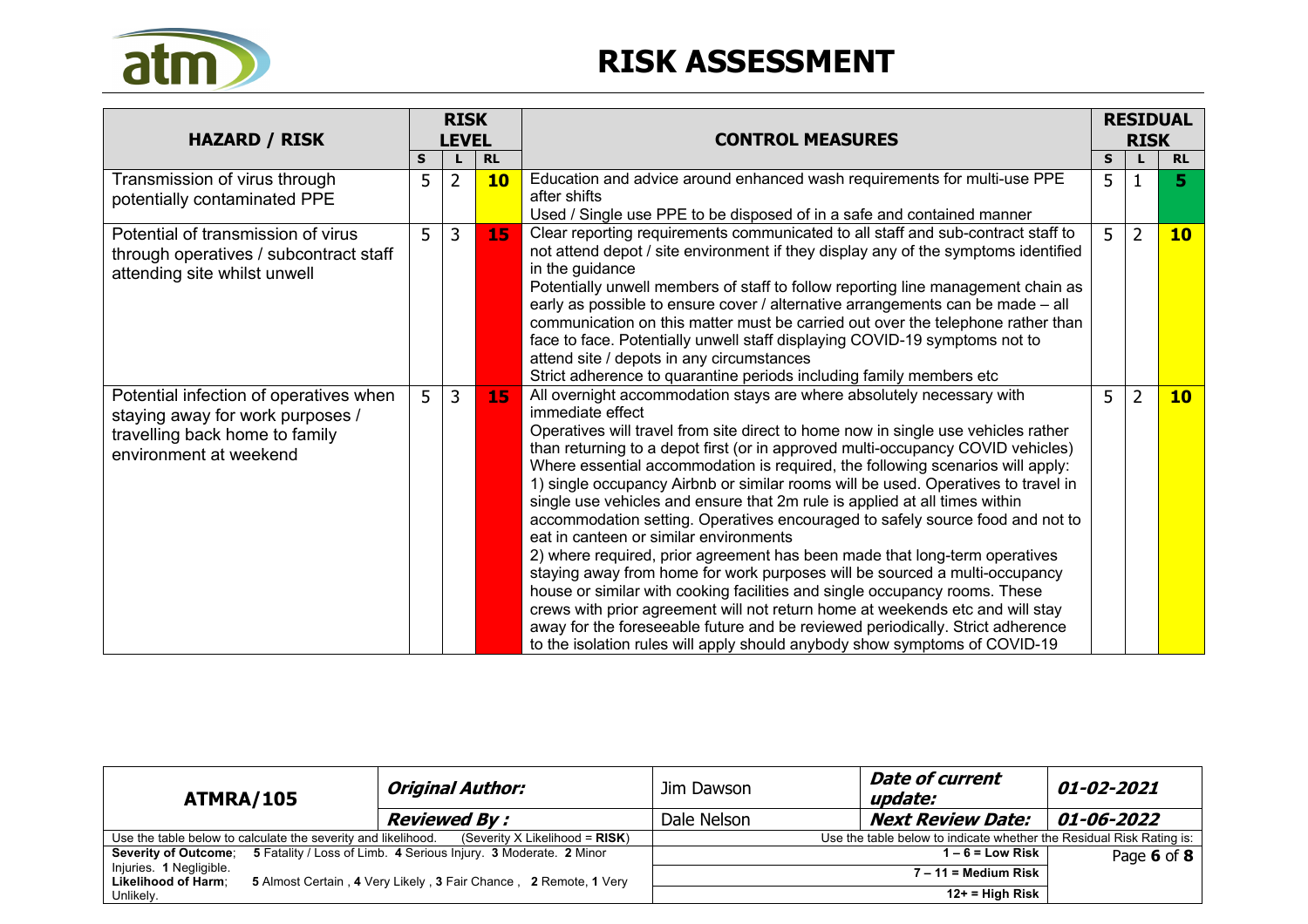

| <b>HAZARD / RISK</b>       |   | <b>RISK</b><br><b>LEVEL</b> |           | <b>CONTROL MEASURES</b>                                                                                                                                                                                                                                                                                                                                                                                                                                                                                                                                                                                                                                                                                                                                                                                                                                                                                                                                                                                                                                                                                                                                                                                                                                                                                                                                                                                                                                                                                                                                                                                                                                                                                                                                                                                                                                                                                                                                                                                                                                                     |   | <b>RESIDUAL</b><br><b>RISK</b> |                 |  |
|----------------------------|---|-----------------------------|-----------|-----------------------------------------------------------------------------------------------------------------------------------------------------------------------------------------------------------------------------------------------------------------------------------------------------------------------------------------------------------------------------------------------------------------------------------------------------------------------------------------------------------------------------------------------------------------------------------------------------------------------------------------------------------------------------------------------------------------------------------------------------------------------------------------------------------------------------------------------------------------------------------------------------------------------------------------------------------------------------------------------------------------------------------------------------------------------------------------------------------------------------------------------------------------------------------------------------------------------------------------------------------------------------------------------------------------------------------------------------------------------------------------------------------------------------------------------------------------------------------------------------------------------------------------------------------------------------------------------------------------------------------------------------------------------------------------------------------------------------------------------------------------------------------------------------------------------------------------------------------------------------------------------------------------------------------------------------------------------------------------------------------------------------------------------------------------------------|---|--------------------------------|-----------------|--|
|                            | S |                             | <b>RL</b> |                                                                                                                                                                                                                                                                                                                                                                                                                                                                                                                                                                                                                                                                                                                                                                                                                                                                                                                                                                                                                                                                                                                                                                                                                                                                                                                                                                                                                                                                                                                                                                                                                                                                                                                                                                                                                                                                                                                                                                                                                                                                             |   |                                | <b>RL</b>       |  |
| <b>First Aid scenarios</b> | 5 | 3                           | 15        | First Aiders must keep themselves safe, make sure you wash your hands or use<br>an alcohol gel, before and after treating a casualty also ensure that you don't<br>cough or sneeze over a casualty when you are treating them.<br>Where possible, advise self-administered First Aid for the casualty. Where this is<br>not possible and a life-threatening situation has occurred, the following applies:<br>Ensure emergency services are called<br>Wear PPE (clean gloves) when dealing with open wounds<br>OR cover cuts and grazes on your hands with waterproof dressing<br>Dispose of all waste safely<br>Do not touch a wound with your bare hand<br>Do not touch any part of a dressing that will come in contact with a<br>wound.<br>Make patient safe and move back to 2m distance ASAP afterwards<br>Current Resuscitation Council UK guidelines as are follows:<br>Recognise cardiac arrest by looking for the absence of signs of life and<br>the absence of normal breathing. Do not listen or feel for breathing by<br>placing your ear and cheek close to the patient's mouth. If you are in<br>any doubt about confirming cardiac arrest, the default position is to start<br>chest compressions until help arrives.<br>Make sure an ambulance is on its way. If COVID 19 is suspected, tell<br>them when you call 999.<br>If there is a perceived risk of infection, rescuers should place a<br>cloth/towel over the victim's mouth and nose and attempt compression<br>only CPR and early defibrillation until the ambulance (or advanced care<br>team) arrives. Put hands together in the middle of the chest and push<br>hard and fast.<br>Early use of a defibrillator significantly increases the person's chances<br>of survival and does not increase risk of infection.<br>After performing compression-only CPR, all rescuers should wash their<br>hands thoroughly with soap and water; alcohol-based hand gel is a<br>convenient alternative. They should also seek advice from the NHS 111<br>coronavirus advice service or medical adviser. | 5 | $\overline{2}$                 | 10 <sub>1</sub> |  |

| ATMRA/105                                                     |  | Original Author:                                                                      | Jim Dawson                                                           | <b>Date of current</b><br>update: | 01-02-2021         |  |  |
|---------------------------------------------------------------|--|---------------------------------------------------------------------------------------|----------------------------------------------------------------------|-----------------------------------|--------------------|--|--|
|                                                               |  | <b>Reviewed By :</b>                                                                  | Dale Nelson                                                          | <b>Next Review Date:</b>          | $ 01 - 06 - 2022 $ |  |  |
| Use the table below to calculate the severity and likelihood. |  | (Severity X Likelihood = $RISK$ )                                                     | Use the table below to indicate whether the Residual Risk Rating is: |                                   |                    |  |  |
|                                                               |  | Severity of Outcome; 5 Fatality / Loss of Limb. 4 Serious Injury. 3 Moderate. 2 Minor |                                                                      | $1 - 6 =$ Low Risk                | Page 7 of 8        |  |  |
| Injuries. 1 Negligible.                                       |  |                                                                                       | $7 - 11 =$ Medium Risk                                               |                                   |                    |  |  |
| <b>Likelihood of Harm:</b>                                    |  | 5 Almost Certain, 4 Very Likely, 3 Fair Chance, 2 Remote, 1 Very                      |                                                                      |                                   |                    |  |  |
| Unlikely.                                                     |  |                                                                                       |                                                                      | $12+$ = High Risk                 |                    |  |  |